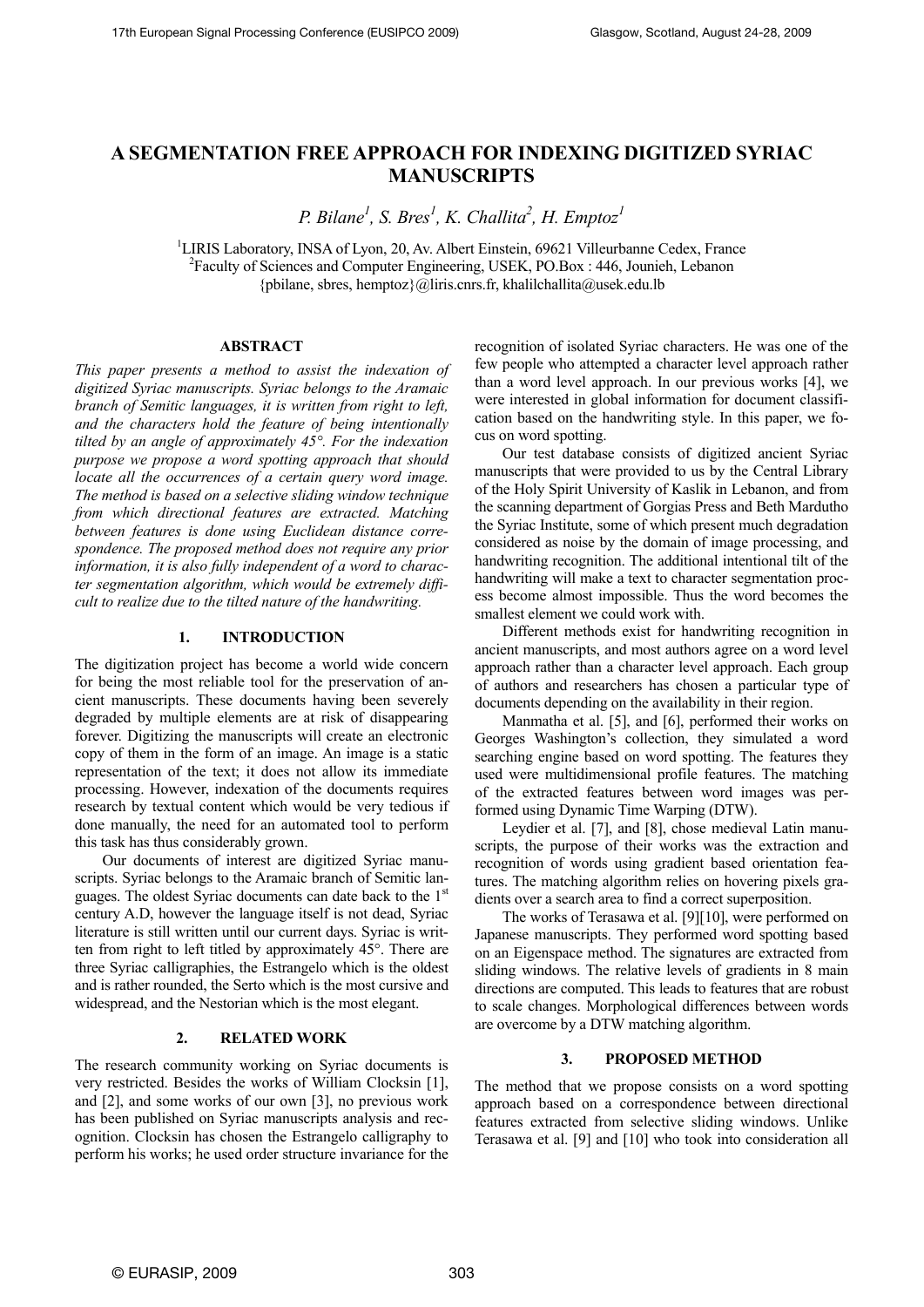sliding windows, we have chosen to keep only a few sliding windows after performing several eliminations. Regions of interest were possible occurrences of a query word image may be located are detected. Saliency coefficients of directional roses are extracted from sub-windows within the selected sliding windows in the pre-detected regions of interest. They are matched with the ones extracted from the query word image by Euclidean distance correspondence.

#### **3.1 Pre-processing**

We are working with digitized ancient manuscripts and they present much degradation that we consider as noise. Our test documents are written with the Serto calligraphy, they were digitized with a very low resolution of 96 dpi in reversed binary mode. The first step was to invert the binarization of the documents since black ink on a white background is more pleasant for the reader's eye. Then we performed a slope detection using the Hough transform [11], to detect the line of greater slope indicating the maximum inclination of the text lines, followed by a slope correction using a shear transformation with a shear factor the tangent of the angle of greater slope. Afterwards we segmented the page into individual lines using horizontal projections. Figure 1 shows a sample from our test material.



Figure 1 – Sample document written with the Serto calligraphy from Gorgias Press.

## **3.2 Selective sliding windows**

After the pre-processing phase, we proceed to the selection of the sliding windows. In each text line, a sliding window of size 96x32 pixels is passed from left to right at a step of 1 pixel. At each step, the content of the sliding window is analysed, and it will be retained only if it responds to the following criteria:

- A minimum prefixed black pixel density.
- A centre of gravity of the black pixels that has moved significantly along the x axis compared to its predecessor.
- Not covering more than half its preceding window.

The size of the sliding window has been chosen while taking into consideration the thickness of the handwriting and the average height of the text lines. Figures 2, and 3 show an example of a word and it's retained sliding windows.



Figure 2 – A sample word.



Figure 3 – Retained sliding windows for the word in Figure 2.

#### **3.3 Directional roses**

The retained sliding windows are divided into 12 subwindows of size 16x16 pixels. We compute the autocorrelation function in each sub-window. The obtained patterns represent the main direction in each quadrant of the subwindow. We represent this information in a directional rose of 8 directions. Each of the 12 sub-windows is represented by a signature of 8 values, resulting in a feature vector of 96 values for a retained sliding window. Figure 4 shows the 12 sub-windows of a certain selected sliding window from the word shown in Figure 3 and their autocorrelation functions.



Figure 4 – Autocorrelation functions of the sub-windows.

#### **3.4 The matching algorithm**

Once the signatures of all the selected windows are extracted, they are compared to the ones extracted from the query word image. The most similar ones are detected and the regions having an agglomeration of sliding windows similar to those of the query word image are considered a possible match. However a decision based only on this criterion is not very reliable as the database or the search corpus increase in size a large number of similar agglomerations may exist resulting in possible yet incorrect matches for the query word image.

We proceed by a pre-location phase of regions of interest where possible occurrences may be located, the detection of regions of interest is done by studying the movement of the centre of gravity of the sliding windows of the query word image and then plotting it, the positions of the centres of gravity of the sliding windows from the search corpus are also plotted and then the portions of graph that are the most similar to the query plot are detected, the similarity measure is done by minimum Euclidean distance. A region of interest correctly detected is to be considered as a possible match for the query word image, also a mistaken region of interest will result in an incorrect but possible match. Figure 5 shows the directional roses representing each of the 12 sub-windows.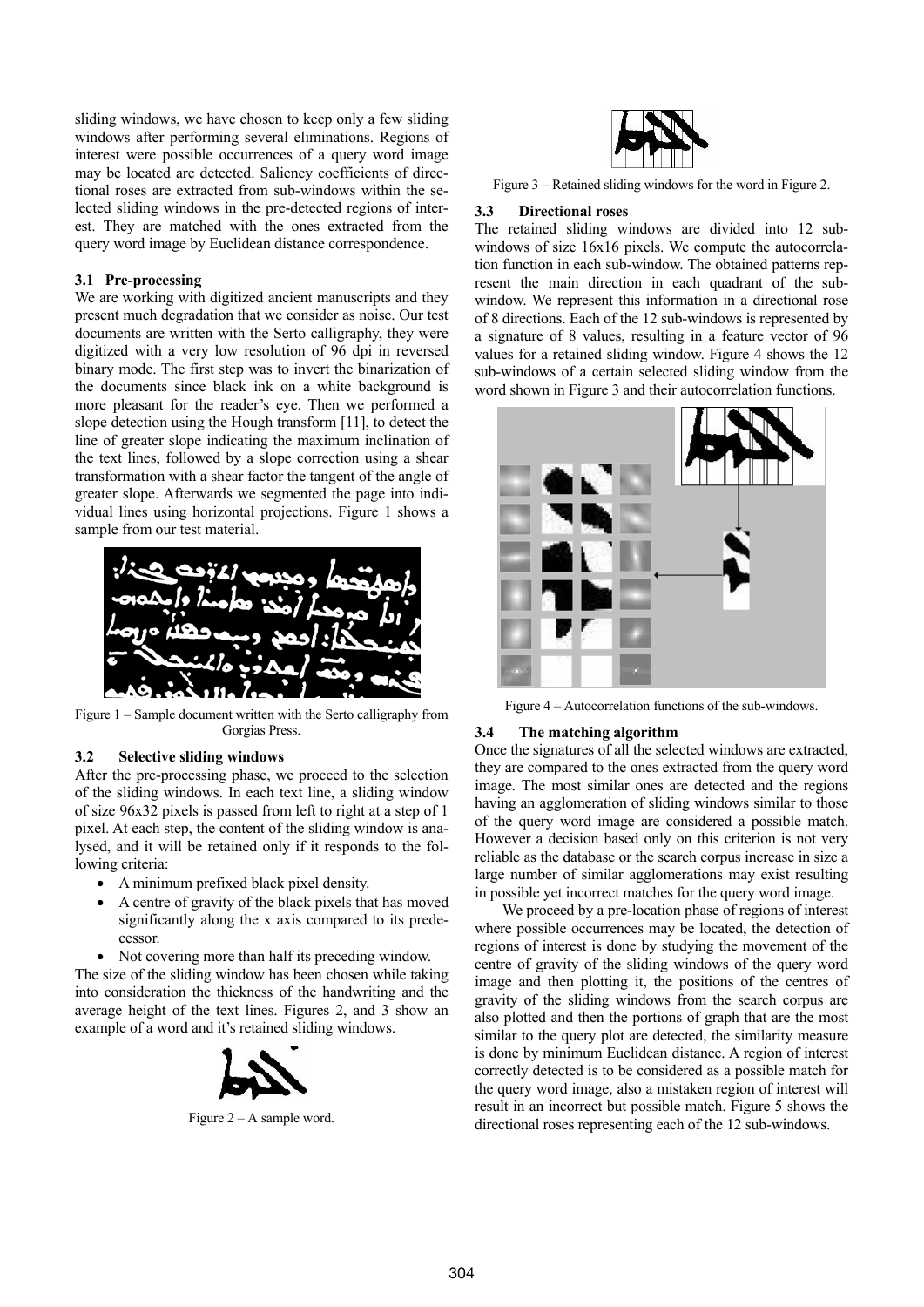

Figure 5 – Directional roses of the sub-windows shown in Figure 4.

By combining both of the preceding steps together we have performed a double elimination. The first will eliminate the agglomerations of incorrect but potentially matching windows that are not located inside the regions of interest, and the second will eliminate the regions of interest that are mistaken for occurrences if there are no sufficient windows matching those of the query word image inside them. Even though some incorrect matches may remain, their allure is not very different from the one of the query word image.

# **4. THE OBTAINED RESULTS**

#### **4.1. Overall results**

Some frequent words were chosen as sample query word images. A frequent word is a word, not a preposition, which occurred several times in the corpus in different pages. Prepositions by their nature of usage are the most frequent words in any text; however, they offer no valuable contribution for indexing purposes. The occurrences of these frequent words being situ-ateeted in different pages; our purpose is to locate all these occurrences throughout the corpus. Even though a book is written by the same scribe, the way the same word is written differs from one page to another. Some of these differences are:

- The thickness of the ink, some pages present a thicker handwriting than others. This may be due either to the angle which the pencil or the brush is held, or to their sharpness, or to the quantity of ink available, or to the degree of absorption of the paper, or to fading agents that influenced pages more than others.
- The spacing between words, in some pages words may look closer to each other than other pages.
- The line spacing differs from one page to another.
- The length and extent of the word itself may differ not only from one page to another but also in the same page, in an attempt to justify the writing, the scribe may stretch a word more than another.
- The position of the handwriting, after de-sloping relatively to the middle of the text line.

All these differences, along with the usual differences such as the mood of the scribe, a shiver in his hand, the conditions surrounding him, and some differences introduced by the process of digitization, will influence on the similarity measures between a query word and its occurrences. Table 1 shows examples of variations in the writing of the word in Figure 2.



Table 1 – Some occurrences of the word in Figure 2 showing the variations in its writing.

A single image of a frequent word is used to locate all its occurrences in the different pages of the corpus, the diversity created by the conditions mentioned here above will prove the ability of our method to overcome these differences.

The obtained results by combining the directional signatures of the sliding windows, and the pre-selection of regions of interest are very promising, our method proved the ability to locate all the occurrences of our query word images. Some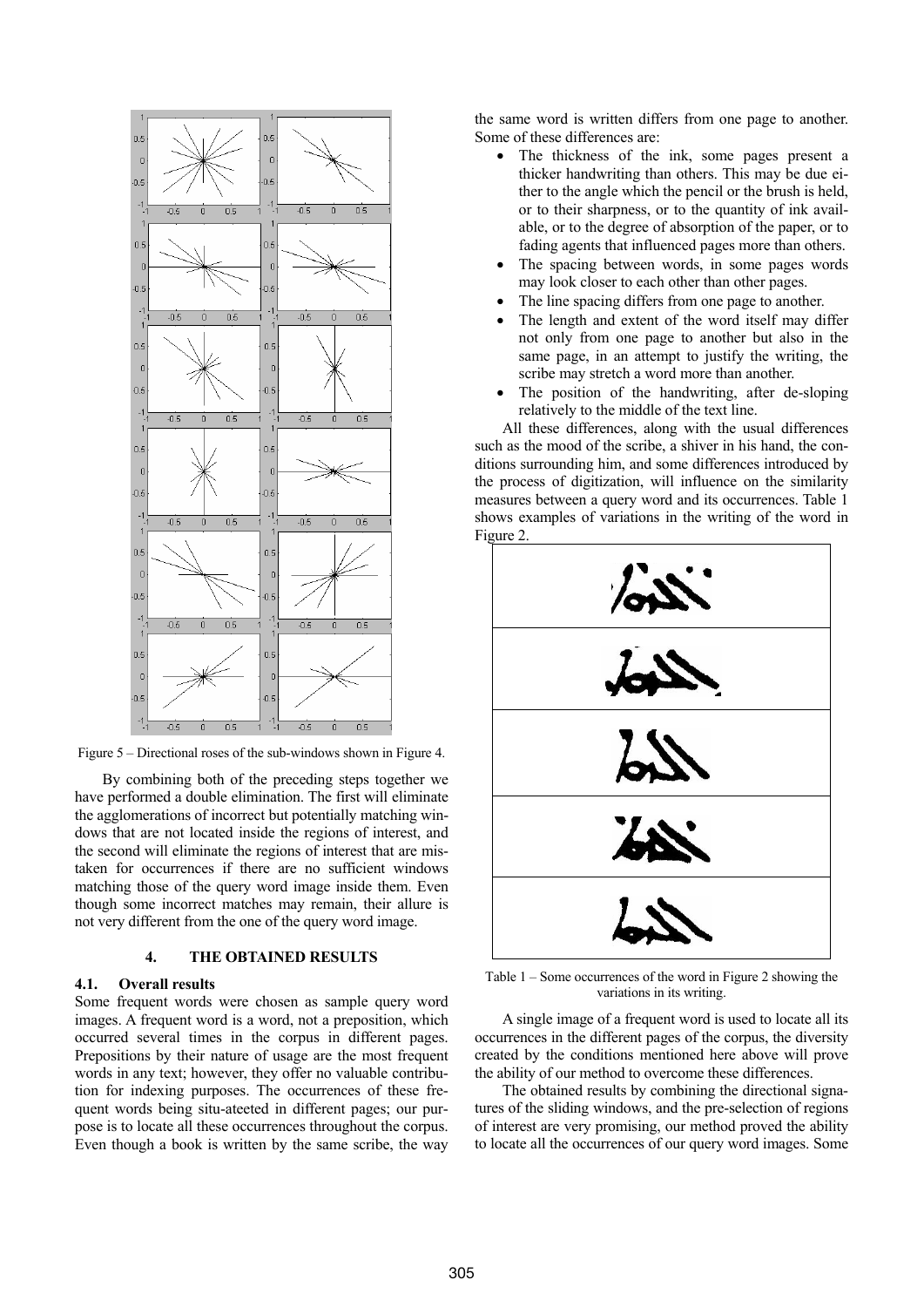false answers were kept by the method; these words although different in meaning from the query word image, were quite similar to it in the drawing of the letters.

Figure 6 shows the pre-detection of regions of interest where possible occurrences of the word image in Figure 2 may be located in a sample image from the test corpus from Gorgias Press. The regions of interest do point out the obvious locations of the occurrences of our query word image; however they also point out some incorrect locations. The similarity measure between regions of interest relies on the similarity in the plots of the centres of gravity of the black density regions, it is clear that a conclusion based only on this assumption is not enough.

حضي الصريب وملاحظ مددخة المطالح وسيحد في مسلم وزجه بعض منه امدها مده مذهب استوم نصح بماران است ے لادہ الاحہ لا ومم ججيب 01/200 مقال مصار، للحذار أن لله صنف لم احصص وللحزامهما واحا محصصية وولا حەنمە ئ بدحي ا: 10، مجاهدا (معد لا مجادي دهند الحدة حه. [ة لل واحد عم (رحمہ ملک الحامل د ۰٫۱**۱۱** مهرا (و. <del>ت</del>ذميو .و/دره ط محده/ جامعہ  $\bullet$ oo .. *الأل*خذب .. ... ده احتیازه در از محمله دارده ۸/ ۱۰۰ ن المنطق – ا منصمدد ⊾صہ صح∆ہ ∍ءهذ /هذت ۱۵۷۰ ز . ادا . ِ دِ ہج/ وهنا ٥o A γ. -.22 ەھد » •∻ ، یخ ب و هخ

Figure 6 – Pre-detection of regions of interest for the word shown in Figure 2 in a sample test page.

Figure 7 shows the results after combing the predetection of regions of interest with the retained sliding windows while searching for all the occurrences of the word image in Figure 2 on a sample page from the test corpus from Gorgias Press. The positions of the regions of interest help reduce the ambiguity by only concentrating the chosen windows in these particular regions. The search for the occurrences of a word becomes easier and less error prone than a manual search relying only on eyesight

د معظا مدرجہ مطالع دیت ینہ سے دزجہ مطرن َنھڪ د ۱. ه هم مد درجا سمك احط، لا ومم نام رلاحہ حدة: هاهلاً صعار للحدياً أن لله صنع บื่อ م احمده. وبزحد امعد احد محمصدو ورلا : ەللە ھجەككى (ھ**ھ**م ارک کرمدہ ہے ۔ هذه) وهذا كلوم معادل المن  $-68 - 2000/28$ نذانعت الااف 6 A ممھ **ـبـدِ . و/دریءِ وذ** ا محکم دامع  $\bullet$  : . . . . . . . . . . . الكومضوضعا مأرجحه في الله الحجاجة /أوجحه ا : د مدد ЪN. احتصامه أنبأ مدامين لصد/ وحنفا محمد حددها رفعا هنه سنتلاز المدهمدون مہ محمد ن خمد م ه لاڏ ۰ **لغا** ر رونم و دڪند ود مفكض القذ ه لاه v . . . ۰I۸ ۰ó  $\mathbf{C}$ 

Figure 7 – Results after combining the pre-detection of regions of interest with the selected sliding windows.

#### **4.2. Results evaluation**

It is a bit difficult at the moment to present quantitative evaluation of our results since we don't have a real ground truth for our documents. Such a ground truth is not easy to build; the counting of the occurrences of query word images was done manually. If the process of counting is to be performed automatically, we need to perform some recognition and increment a counter, so we recognized to count, but to recognize the words that we are looking for, we need to know where they are located and how many exist, then perform the recognition, so we counted to recognize. However some statistics may be retrieved, by counting the number of existing occurrences, how many were found, how many were missed, and how many false occurrences were retained. We chose some frequent words to show these statistics. Figures 8, 9, and 10 are examples of frequent words.



Figure 8 – A sample frequent word.



Figure 9 – A second sample frequent word.